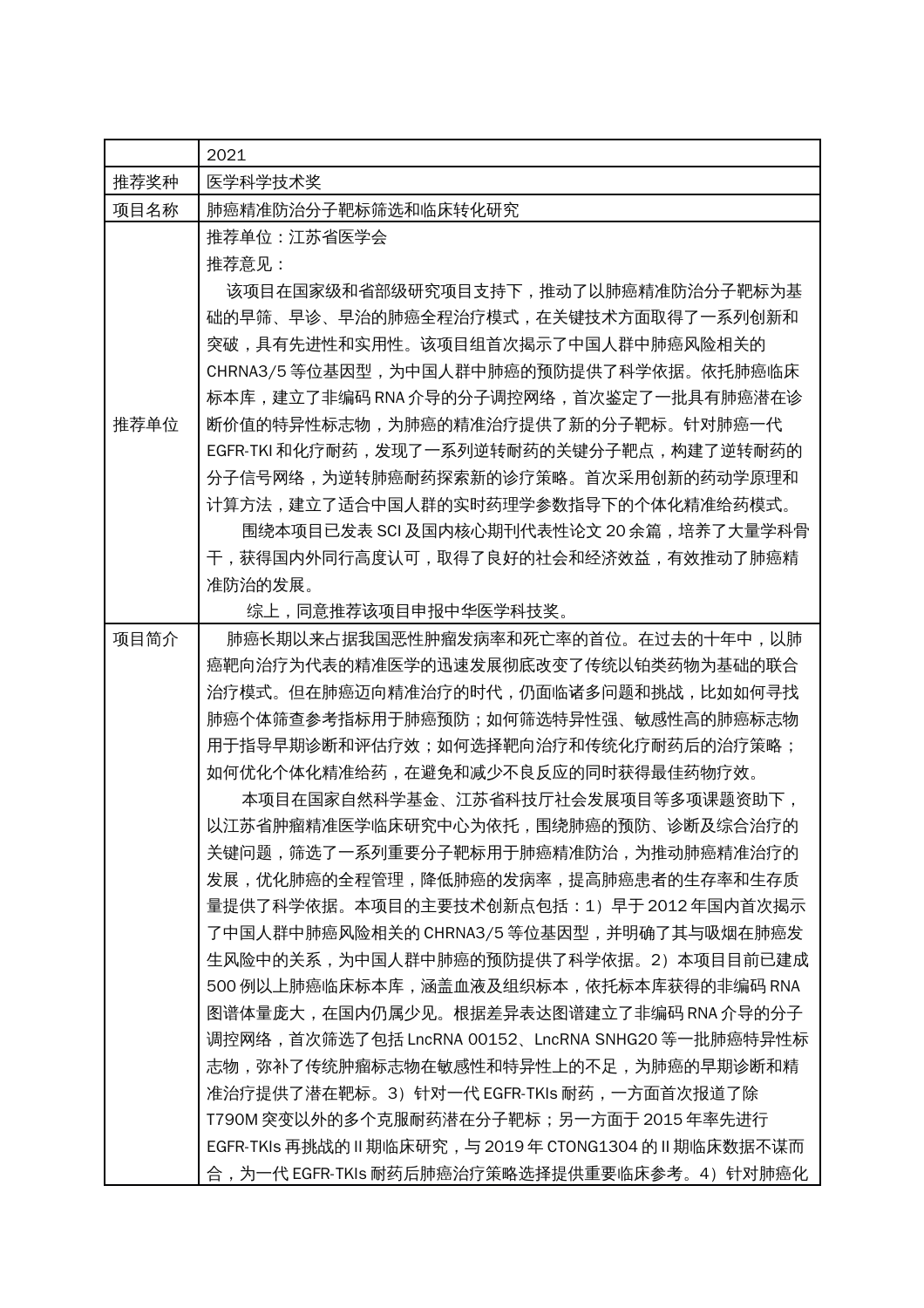疗耐药,首次提出 miRNA 化学敏感指数公式作为铂类化疗敏感性的独立预测因子, 并借助自建的肺癌耐药细胞系,结合临床标本数据,首次建立了包括 LncRNA HOXA11-AS、miR-100-5p 等多个分子在内的调控肺癌化疗耐药的信号网络,为逆转 肺癌化疗耐药探索新的治疗策略。5)打破基于患者体表面积的传统化疗药物给药方 式,首次采用国内首创的纳米增强比浊法快速准确方便地检测人体血浆中的化疗药 物浓度,建立适合中国人群的实时药理学参数指导下的个体化精准给药模式,全面 提高临床药物使用的安全性和有效性。

 本项目获得了国家自然科学基金、省部级研究项目 4 项,共发表 SCI 及国内核 心期刊代表性论文 20 余篇,获批国家专利 3 项,省部级及市厅级科技奖励 5 项,多 人获得省内有突出贡献的中青年专家称号,培养了一批学科优秀骨干,获得国内外 同行高度认可。项目研究成果在省内多家医院推广及应用,有效改善了肺癌患者的 疗效和生存质量,取得了良好的社会和经济效益,并有望进一步扩大合作规模走向 全国,协同推动以肺癌精准防治分子靶标为基础的早筛、早诊、早治,建立肺癌的 全程管理体系。

知识产权证明目录

| ハロンソ           | ゚ヷ゚ヸゕゕ       |    |                        |                                      |                                      |                                |
|----------------|--------------|----|------------------------|--------------------------------------|--------------------------------------|--------------------------------|
| 序号             | 类别           | 国别 | 授权号                    | 授权<br>时间                             | 知识产权具体名称                             | 发明人                            |
| $\mathbf{1}$   | 中国发明专利       | 中国 | ZL 2015 1<br>0673519.0 | 201<br>8-<br>$03-$<br>09             | 一种长非编码 RNA 及其<br>应用                  | 王朝霞;魏<br>晨晨;陈沁<br>楠;姜黎黎        |
| $\overline{2}$ | 中国实用新型专<br>利 | 中国 | ZL 2012 2<br>0164678.X | 201<br>$\mathcal{P}$<br>$11 -$<br>07 | 一种对新鲜及冷冻组织<br>样本 EGFR 外显子突变<br>检测试剂盒 | 冯继锋,吴<br>建中;马蓉;<br>曹海霞;井<br>昶雯 |
| 3              | 中国实用新型专<br>利 | 中国 | ZL 2017 2<br>0452903.2 | 201<br>8-<br>$07 -$<br>03            | 一种肿瘤科介入穿刺针                           | 沈波;许潇<br>月;冯继锋;<br>张琰;武渊       |

代表性论文目录

| 序号           | 论文名称                 | 刊名        | 年,卷<br>(期)及<br>页码 | 影响<br>因子 | 通讯作<br>者<br>(含<br>共同) | <b>SCI</b><br>他引<br>次数 | 他引<br>总次<br>数 | 通讯作者<br>单位是否<br>含国外单<br>位 |
|--------------|----------------------|-----------|-------------------|----------|-----------------------|------------------------|---------------|---------------------------|
| $\mathbf{1}$ | Long intergenic non- | Molecular | 2017,             | 7.77     | 王朝霞                   | 69                     | 69            | 否                         |
|              | coding RNA 00152     | Cancer    | 16:13             | 6        |                       |                        |               |                           |
|              | promotes lung        |           |                   |          |                       |                        |               |                           |
|              | adenocarcinoma       |           |                   |          |                       |                        |               |                           |
|              | proliferation via    |           |                   |          |                       |                        |               |                           |
|              | interacting with     |           |                   |          |                       |                        |               |                           |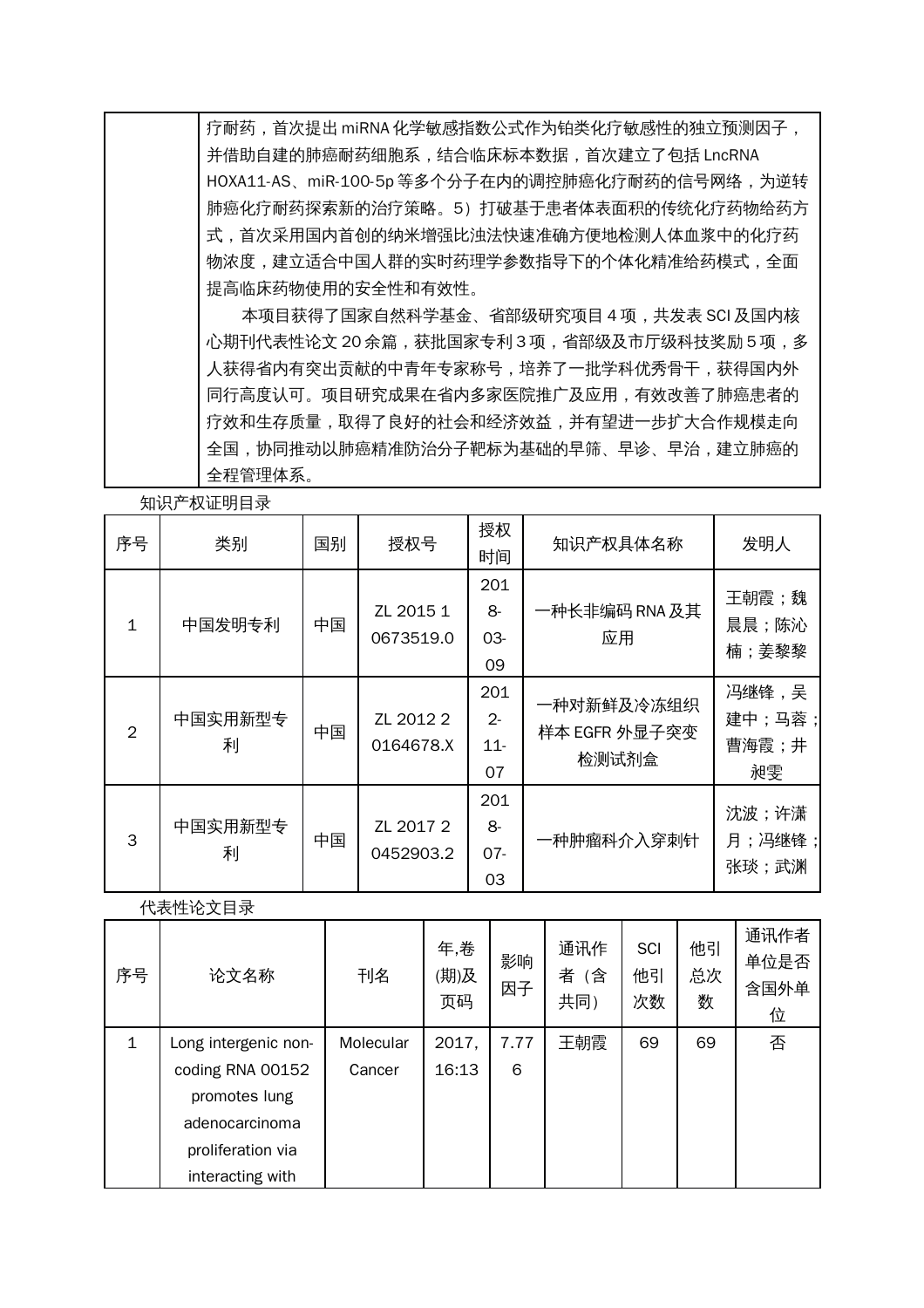|                | EZH2 and                        |                |                |                |      |     |     |   |
|----------------|---------------------------------|----------------|----------------|----------------|------|-----|-----|---|
|                | repressing IL24                 |                |                |                |      |     |     |   |
|                | expression                      |                |                |                |      |     |     |   |
|                | Notch-1 Confers                 |                |                |                |      |     |     | 否 |
|                | Chemoresistance in              |                |                |                |      |     |     |   |
|                | Lung                            | Molecular      |                |                | 冯继锋, |     |     |   |
| $\overline{2}$ | Adenocarcinoma to               | Therapy- $-$   | 2016,          | 6.39           | 王锐,  | 16  | 16  |   |
|                | Taxanes through AP-             | Nucleic        | 5:13           | $\overline{2}$ | 陈龙邦  |     |     |   |
|                | 1/microRNA-451                  | Acids          |                |                |      |     |     |   |
|                | <b>Mediated Regulation</b>      |                |                |                |      |     |     |   |
|                | of MDR-1                        |                |                |                |      |     |     |   |
|                | Long non-coding                 |                |                |                |      |     |     | 否 |
|                | RNA PVT1 promotes               |                | 2016,          |                |      |     |     |   |
|                | non-small cell lung             | Molecular      | 15 (5          |                |      |     |     |   |
| 3              | cancer cell                     | Cancer         | $\lambda$<br>÷ | 5.76           | 王朝霞  | 148 | 148 |   |
|                | proliferation through           | Therapeuti     | 1082-          | 4              |      |     |     |   |
|                | epigenetically                  | <b>CS</b>      | 1094           |                |      |     |     |   |
|                | regulating LATS2                |                |                |                |      |     |     |   |
|                | expression                      |                |                |                |      |     |     |   |
|                | Long non-coding                 |                |                |                |      |     |     | 否 |
|                | RNA SNHG20                      |                |                |                |      |     |     |   |
|                | promotes non-small              |                |                |                |      |     |     |   |
|                | cell lung cancer cell           | Cell Death     | 2017,          | 5.63           | 王伟,  |     |     |   |
| 4              | proliferation and               | and            | 8:10           | 8              | 王朝霞  | 56  | 56  |   |
|                | migration by                    | <b>Disease</b> |                |                |      |     |     |   |
|                | epigenetically                  |                |                |                |      |     |     |   |
|                | silencing of P21                |                |                |                |      |     |     |   |
|                | expression<br>A Novel Long Non- |                |                |                |      |     |     | 否 |
|                | Coding RNA, SOX21-              | Cellular       | 2017,          |                |      |     |     |   |
|                | AS1, Indicates a                | Physiology     | 42 (5          |                | 郭人花, |     |     |   |
| 5              | Poor Prognosis and              | and            | ) ; 18         | 5.50           | 王伟,  | 29  | 29  |   |
|                | Promotes Lung                   | Biochemist     | $57-$          | $\mathbf 0$    | 张二宝  |     |     |   |
|                | Adenocarcinoma                  | ry             | 1869           |                |      |     |     |   |
|                | Proliferation                   |                |                |                |      |     |     |   |
| 6              | LncRNA HOXA11AS                 | Cancer         | 2018,          | 4.75           | 冯继锋, | 21  | 21  | 否 |
|                | drives cisplatin                | Science        | 109 (          | $\mathbf{1}$   | 陈平   |     |     |   |
|                | resistance of human             |                | 10)            |                |      |     |     |   |
|                | LUAD cells via                  |                |                |                |      |     |     |   |
|                | modulating miR-454-             |                | 3068-          |                |      |     |     |   |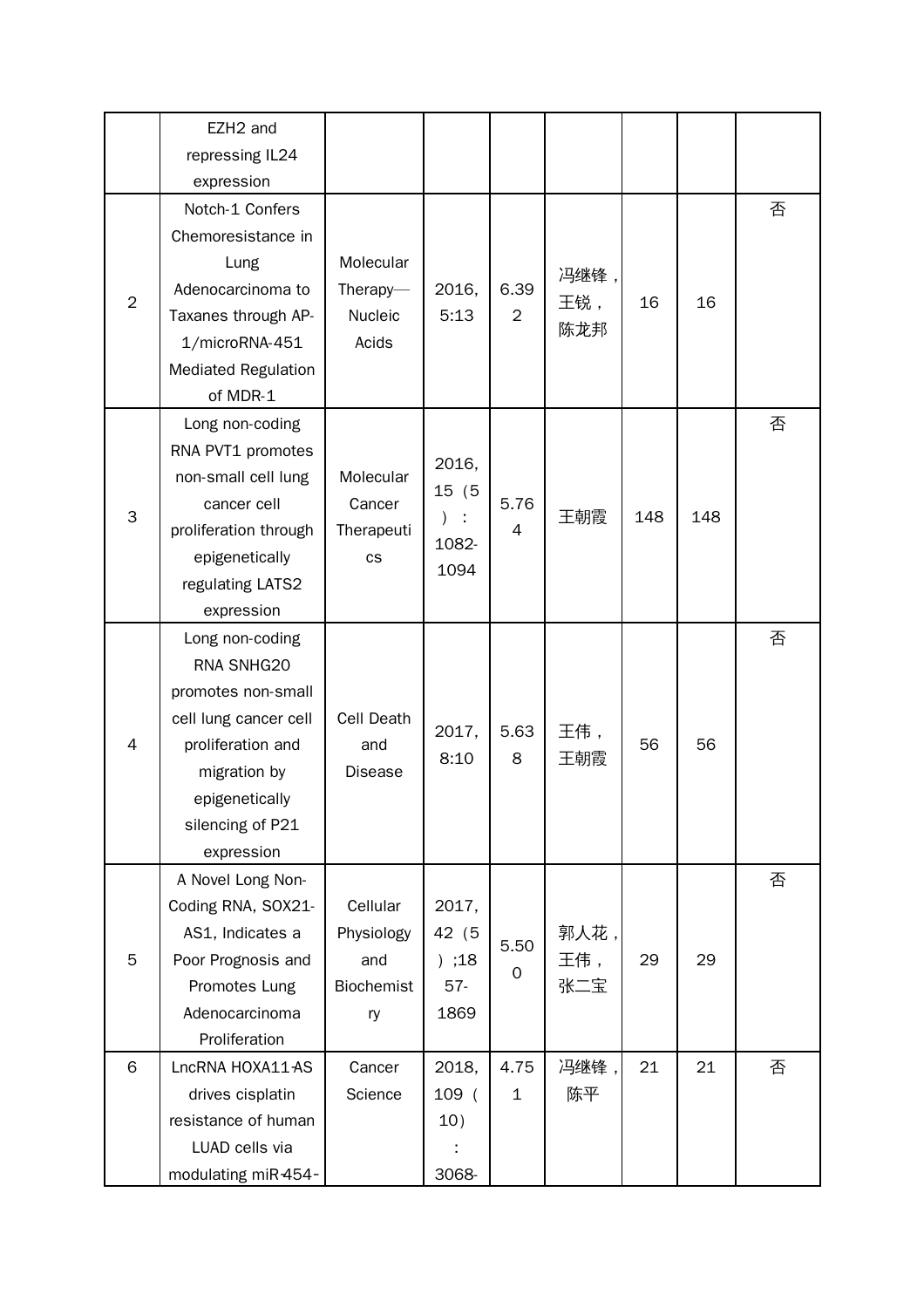|                | 3p/Stat3                             |                        | 3079                               |                        |      |                |                |   |
|----------------|--------------------------------------|------------------------|------------------------------------|------------------------|------|----------------|----------------|---|
|                | Cisplatin-resistant                  |                        |                                    |                        |      |                |                | 否 |
|                | lung cancer cell-                    |                        |                                    |                        |      |                |                |   |
|                | derived exosomes                     | Internation            |                                    |                        |      |                |                |   |
|                | increase cisplatin                   | al Journal             | 2017,<br>12:37                     | 4.37                   |      |                |                |   |
| $\overline{7}$ | resistance of                        | of                     | $21 -$                             | $\overline{O}$         | 冯继锋  | 77             | 77             |   |
|                | recipient cells in                   | Nanomedic              | 3733                               |                        |      |                |                |   |
|                | exosomal miR-100-                    | ine                    |                                    |                        |      |                |                |   |
|                | 5p-dependent                         |                        |                                    |                        |      |                |                |   |
|                | manner                               |                        |                                    |                        |      |                |                |   |
|                | HMGB1-mediated                       |                        |                                    |                        |      |                |                | 否 |
|                | autophagy promotes                   | Molecular              | 2014,                              | 4.25                   | 宋海珠, |                |                |   |
| 8              | docetaxel resistance                 | Cancer                 | 13:18                              | $\overline{7}$         | 陈龙邦  | 72             | 72             |   |
|                | in human lung                        |                        |                                    |                        |      |                |                |   |
|                | adenocarcinoma                       |                        |                                    |                        |      |                |                |   |
|                | MiRNA signature                      | Journal of             |                                    |                        |      |                |                | 否 |
|                | predicts the                         | Cancer<br>Research     | 2018,<br>144 (<br>3) : 4<br>$31 -$ | 3.33<br>$\overline{2}$ | 冯继锋  | $\overline{7}$ | $\overline{7}$ |   |
|                | response of patients                 |                        |                                    |                        |      |                |                |   |
| 9              | with advanced lung                   | and                    |                                    |                        |      |                |                |   |
|                | adenocarcinoma to                    | Clinical               |                                    |                        |      |                |                |   |
|                | platinum-based                       | Oncology               | 438                                |                        |      |                |                |   |
|                | treatment                            |                        |                                    |                        |      |                |                |   |
|                | miR-186 regulates                    |                        | 2016,                              |                        |      |                |                | 否 |
|                | chemo-sensitivity to                 | Molecular<br>BioSystem | 12(1)<br>1)                        |                        |      | 24             | 24             |   |
| 10             | paclitaxel via                       |                        |                                    | 2.78                   | 周国仁  |                |                |   |
|                | targeting MAPT in                    | s                      | 3417-                              | $\mathbf 1$            |      |                |                |   |
|                | non-small cell lung                  |                        | 3424                               |                        |      |                |                |   |
|                | cancer (NSCLC)                       |                        |                                    |                        |      |                |                |   |
|                | Genome-wide                          |                        |                                    |                        |      |                |                | 否 |
|                | profiling of long non-<br>coding RNA |                        | 2016,                              |                        |      |                |                |   |
|                | expression patterns                  | <b>ONCOLOGY</b>        | 35 (6                              | 2.66                   |      |                |                |   |
| 11             | in the EGFR-TKI                      | <b>REPORTS</b>         |                                    | $\overline{2}$         | 冯继锋  | 16             | 16             |   |
|                | resistance of lung                   |                        | 3371-                              |                        |      |                |                |   |
|                | adenocarcinoma by                    |                        | 3386                               |                        |      |                |                |   |
|                | microarray                           |                        |                                    |                        |      |                |                |   |
| 12             | Elevated serum                       | OncoTarget             | 2017                               | 2.65                   | 冯继锋  | 11             | 11             | 否 |
|                | levels of vascular                   | s and                  | , 10                               | 6                      |      |                |                |   |
|                | endothelial growth                   | Therapy                |                                    |                        |      |                |                |   |
|                | factor predict a poor                |                        | 409-                               |                        |      |                |                |   |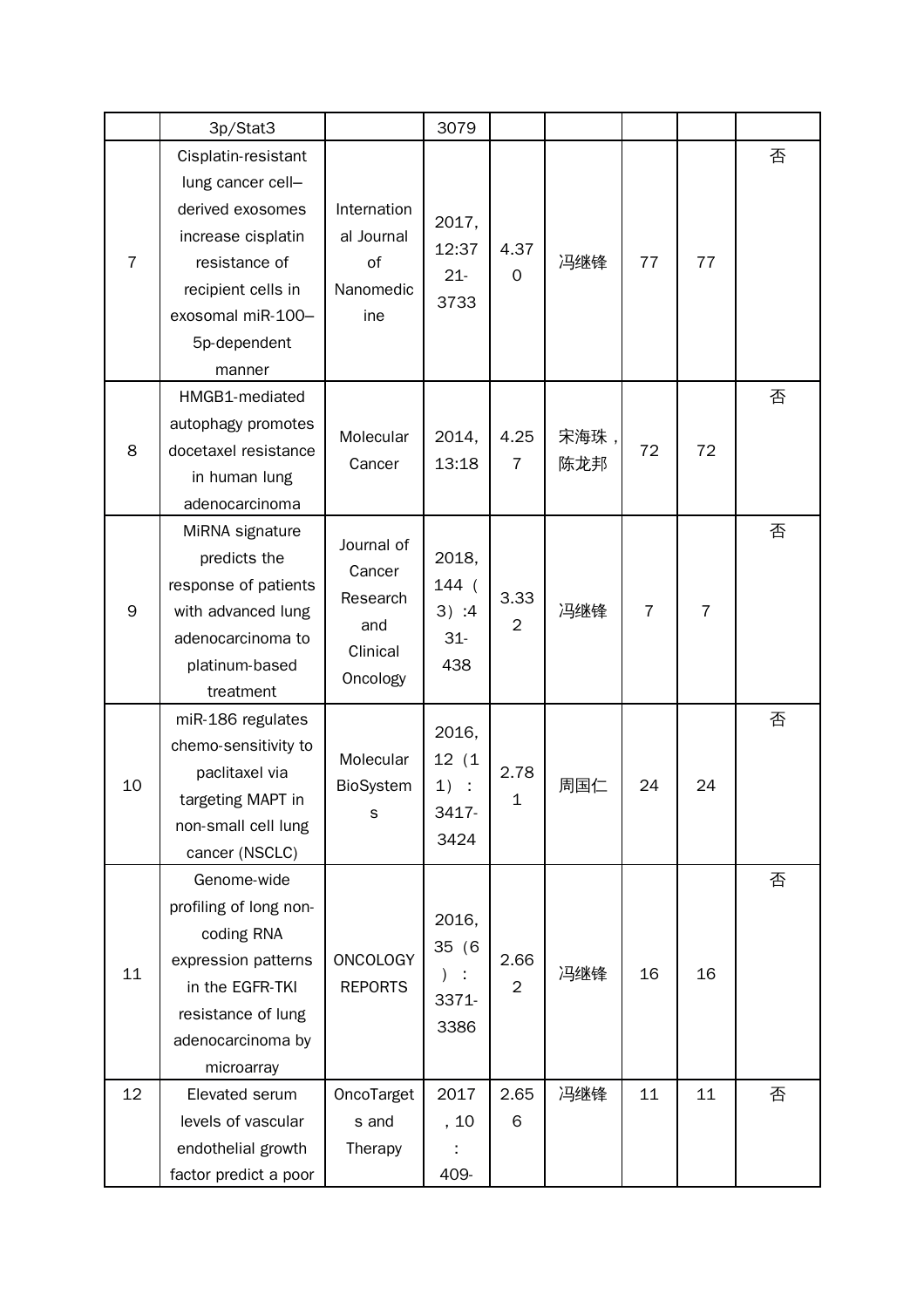| MicroRNA-106b-5p<br>2017<br>regulates cisplatin<br>, 28<br>chemosensitivity by<br>Anti-Cancer<br>(8)<br>1.86<br>13<br>冯继锋<br>20<br>targeting polycystic<br>20<br>9<br><b>Drugs</b><br>kidney disease-2 in                                                                                                 |        |
|-----------------------------------------------------------------------------------------------------------------------------------------------------------------------------------------------------------------------------------------------------------------------------------------------------------|--------|
| 852-<br>non-small-cell lung<br>860<br>cancer                                                                                                                                                                                                                                                              | 否      |
| Correlation between<br>2012,<br>polymorphisms of<br><b>MOLECULA</b><br>nicotine<br>6(6)<br>$\mathsf{R}$<br>1.17<br>冯继锋<br>14<br>4<br>acetylcholine<br>$\overline{4}$<br><b>MEDICINE</b><br>$\mathbf 0$<br>acceptor subunit<br>1389-<br><b>REPORTS</b><br>CHRNA3 and lung<br>1392<br>cancer susceptibility | 否      |
| <b>Brazilian</b><br>CHRNA5<br>2013<br>Journal of<br>polymorphism and<br>1.03<br>Medical<br>, 46<br>15<br>冯继锋<br>5<br>5<br>susceptibility to lung<br>(1):<br>4<br>and<br>cancer in a Chinese<br>Biological<br>79-84<br>population<br>Research                                                              | 否      |
| 2016,<br>紫杉醇药代动力学参<br>中华实用诊<br>30(6)<br>数 Tc > 0.05 与化疗<br>断与治疗杂<br>沈波<br>16<br>9<br>$\mathbf 0$<br>$\mathbf 0$<br>$\pm$<br>$\left( \right)$<br>志<br>药物毒性相关性<br>614-<br>616                                                                                                                               | 否      |
| 2013,<br>南京医科大<br>miR-200c 启动子区<br>33(0)<br>学学报 (自<br>17<br>甲基化与肺癌细胞对<br>$\mathbf 0$<br>冯继锋<br>5<br>$\mathbf 0$<br>$1)$ :1-<br>EGFR-TKI 耐药相关<br>然科学版)<br>5                                                                                                                                                | 否      |
| 2017,<br>东南大学学<br>36 (5<br>药理学参数在晚期非<br>报 (医学<br>沈波<br>18<br>小细胞肺癌紫杉醇化<br>$)$ :<br>$\mathbf 0$<br>$\mathbf 0$<br>$\overline{4}$<br>疗指导方案中的运用<br>版)<br>681-<br>685<br>19<br>$\overline{2}$<br>南京医科大<br>$\mathbf{O}$<br>王朝霞<br>$\mathsf{O}\xspace$<br>microRNA-224 通过<br>2016,                              | 否<br>否 |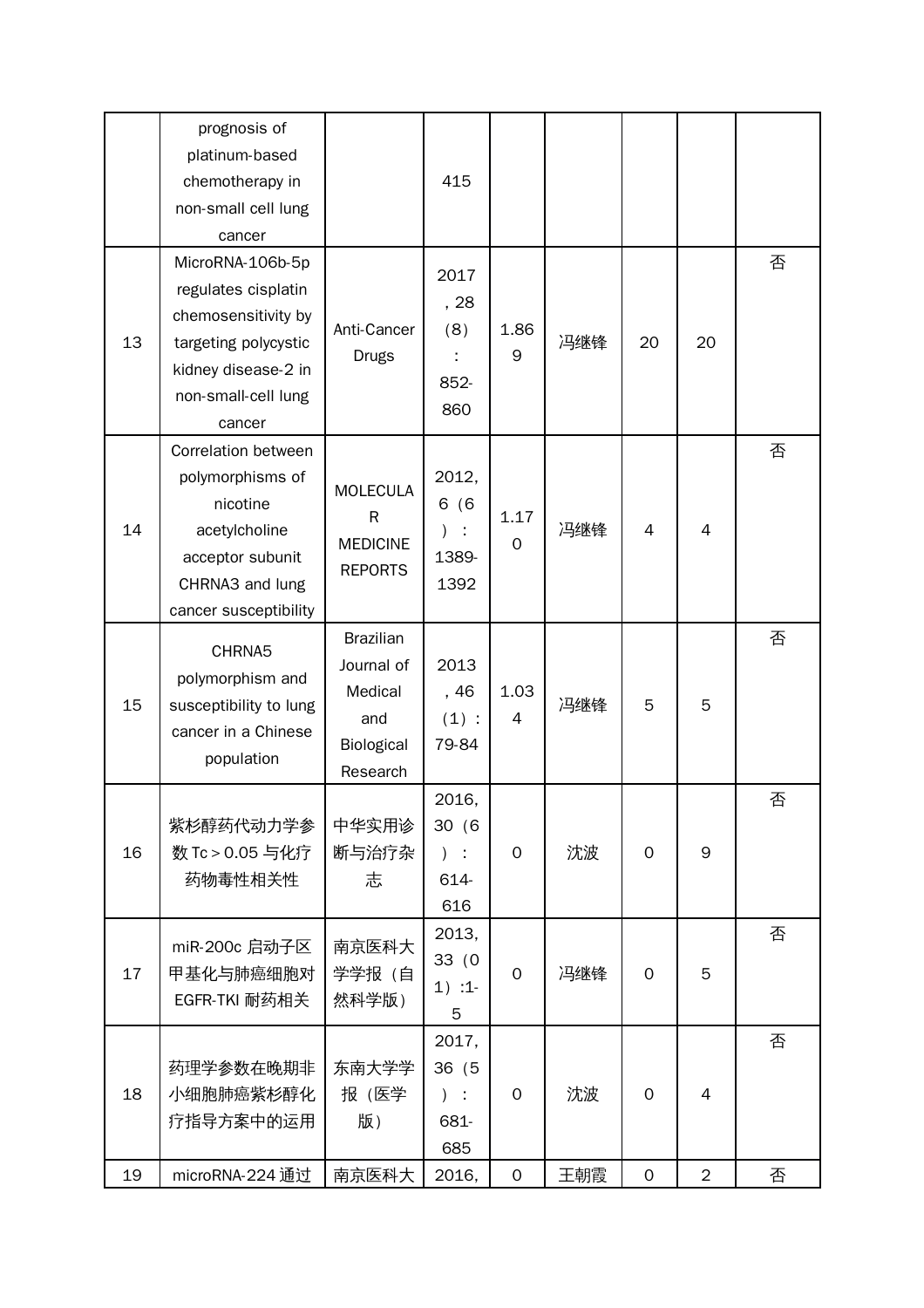|    | 调节 Bim 影响人非小<br>细胞肺癌的增殖与凋                              | 学学报(自<br>然科学版) | 36(8)<br>÷<br>942-<br>946     |   |     |          |   |
|----|--------------------------------------------------------|----------------|-------------------------------|---|-----|----------|---|
| 20 | 脂多糖对核转录因<br>子-K B 的激活在人<br>肺非小细胞肺癌 获<br>得性耐药细胞中的作<br>用 | 国际免疫学<br>杂志    | 2017,<br>40 (3<br>238-<br>242 | O | 冯继锋 | $\Omega$ | 否 |

主要完成人和主要完成单位情况

| 主要完 | 姓名:冯继锋                                   |
|-----|------------------------------------------|
| 成人情 | 排名:1                                     |
| 况   | 职称:主任医师,教授                               |
|     | 行政职务: 党委书记                               |
|     | 工作单位:江苏省肿瘤医院                             |
|     | 对本项目的贡献:1.主要负责本项目整体规划,相关技术的设计、实施、数据分析    |
|     | 及论文指导; 2.负责本项目相关新技术的应用推广等; 3.在本申请项目中的投入  |
|     | 量占本人工作总量的 70%,对该技术的应用、推广有主要贡献。以第一作者或通讯   |
|     | 作者发表多篇专业论文、专著,并获得多项国家级课题及奖励。             |
|     | 姓名:沈波                                    |
|     | 排名: 2                                    |
|     | 职称:主任医师,副教授                              |
|     | 行政职务:内科副主任                               |
|     | 工作单位:江苏省肿瘤医院                             |
|     | 对本项目的贡献: 1.在课题负责人指导下, 负责相关技术的设计、实施、数据分析  |
|     | 及论文指导; 2.对本项目的创新作出创造性贡献,在该申请项目中的投入量占本人   |
|     | 工作总量的 60%。3. 以第一作者或通讯作者发表多篇专业论文、专著,获得江苏省 |
|     | 医学新技术引进奖、南京市科技进步奖以及江苏省有突出贡献的中青年专家荣誉称     |
|     | 묵。                                       |
|     | 姓名:王朝霞                                   |
|     | 排名:3                                     |
|     | 职称:主任医师,教授                               |
|     | 行政职务:肿瘤医学中心副主任                           |
|     | 工作单位:南京医科大学第二附属医院                        |
|     | 对本项目的贡献:1.主要负责相关技术的实施、相关分子靶标筛选、研究数据分析    |
|     | 及论文指导和撰写; 2.在本申请项目中的投入量占本人工作总量的 60%,对该技术 |
|     | 的应用、推广有主要贡献; 3. 以第一作者或通讯作者发表多篇专业论文、专著,   |
|     | 获得江苏省教育教学与研究成果奖、江苏省医学新技术引进奖以及江苏省有突出贡     |
|     | 献的中青年专家荣誉称号。                             |
|     | 姓名:郭人花                                   |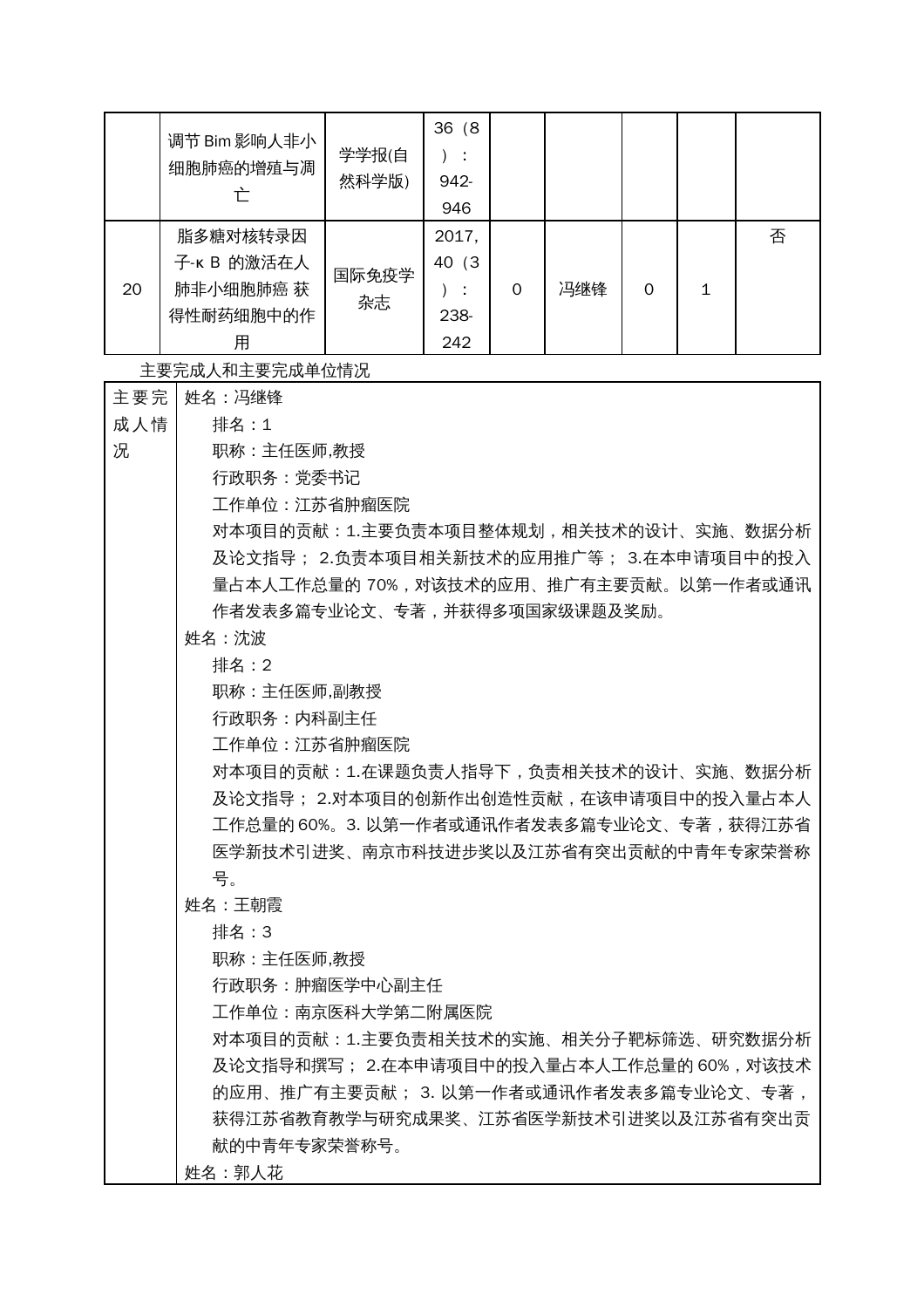排名:4 职称:主任医师 行政职务:内科副主任 工作单位:江苏省人民医院 对本项目的贡献:1.在本项目负责人指导下,负责临床病例的应用、收集,化疗疗 效、毒副反应的评估 , 数据统计和分析; 2.在该申请项目中的投入量占本人工作 总量的 40%,对该技术的应用、推广有一定贡献。 姓名:武渊 排名:5 职称:副主任医师 行政职务:- 工作单位:江苏省肿瘤医院 对本项目的贡献:1.在课题负责人指导下,负责相关技术的设计、实施、数据分析 及论文指导; 2.对本项目的创新作出创造性贡献,在该申请项目中的投入量占本人 工作总量的 30%。 姓名:潘半舟 排名:6 职称:主治医师 行政职务:- 工作单位:江苏省肿瘤医院 对本项目的贡献:1.在课题负责人指导下,进行临床病例的资料收集以及数据统计 和分析; 2.在该申请项目中的投入量占本人工作总量的 30%。 姓名:周国仁 排名:7 职称:主任医师 行政职务:副院长 工作单位:江苏省肿瘤医院 对本项目的贡献:1.在课题负责人指导下,进行数据统计和分析; 2.在该申请项目 中的投入量占本人工作总量的 20%。 姓名:石林 排名:8 职称:副主任医师 行政职务:- 工作单位:江苏省肿瘤医院 对本项目的贡献:1.在课题负责人指导下,进行数据统计和分析; 2.在该申请项目 中的投入量占本人工作总量的 20%。 姓名:张晓梅 排名:9 职称:研究员 行政职务:-